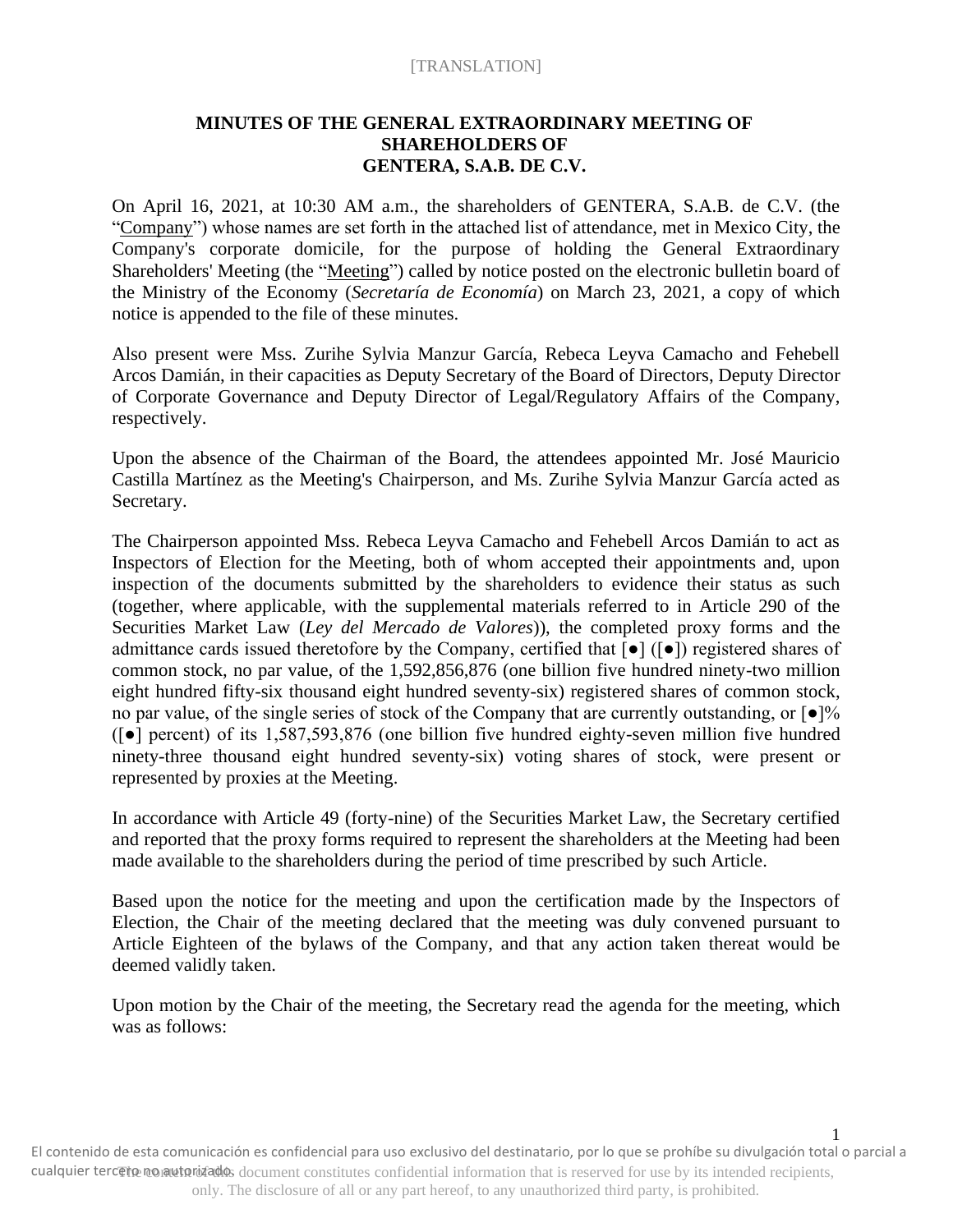# **Agenda**

# **I. Actions regarding the amendment of the Company's bylaws.**

# **II. Appointment of authorized representatives.**

The shareholders discussed, deliberated on and addressed each and all of the items of business included in the agenda, and, following a reading of the motions submitted in connection therewith, which are appended to the file of these minutes, took the following actions by a majority of the votes present or represented at the meeting:

## **Resolutions**

## **I. Actions regarding the amendment of the Company's bylaws.**

- **I.1** It is hereby resolved, in the best of the Company's interest, to partially amend the following articles of its bylaws, to hereafter read as set forth below:
	- **I.1.1** The second paragraph of Article Twenty-three of the Company's bylaws is hereby amended to read as follows:

# *"ARTICLE TWENTY-THREE. AUTHORITY. […]*

*The above powers include, without limitation, the authority to (i) file and withdraw all types of lawsuits and appeals, including 'amparo' proceedings, and (ii) enter into settlements, submit to arbitration, formulate and answer interrogatories, assign property, file recusal motions and receive payments; (d) file and withdraw accusations and complaints and cooperate with the proceedings as a civil party thereto; (e) issue, accept, endorse, guarantee or otherwise execute credit instruments in accordance with Article Nine of the General Law on Credit Instruments and Transactions; (f) contribute real and personal property to other companies and purchase shares of stock of or acquire participations or ownership interests in other corporations; (g) appoint and remove all such chief executive officers, officers, general managers, managers, deputy managers and legal representatives as may be necessary to properly manage the company's affairs, set forth their authority and duties, determine their compensations, grant upon them such powers as may be deemed advisable, ascertain their provision of the security referred to in Article Twenty-one of these bylaws, appoint the members of the corporate governance and audit committees other than their chairs, whom shall be appointed by the shareholders, and appoint the members of the risk and executive committees and the chief executive officer, taking into consideration the opinion of the corporate governance committee; (h) decide upon all matters relating to the acquisition or sale of shares of stock, bonds or securities by the Company, the Company's participation in other corporations or companies and the acquisition, construction or sale of real property, and appoint the individuals who shall represent the* 

2 cualquier terceto no autorizado, document constitutes confidential information that is reserved for use by its intended recipients, only. The disclosure of all or any part hereof, to any unauthorized third party, is prohibited. El contenido de esta comunicación es confidencial para uso exclusivo del destinatario, por lo que se prohíbe su divulgación total o parcial a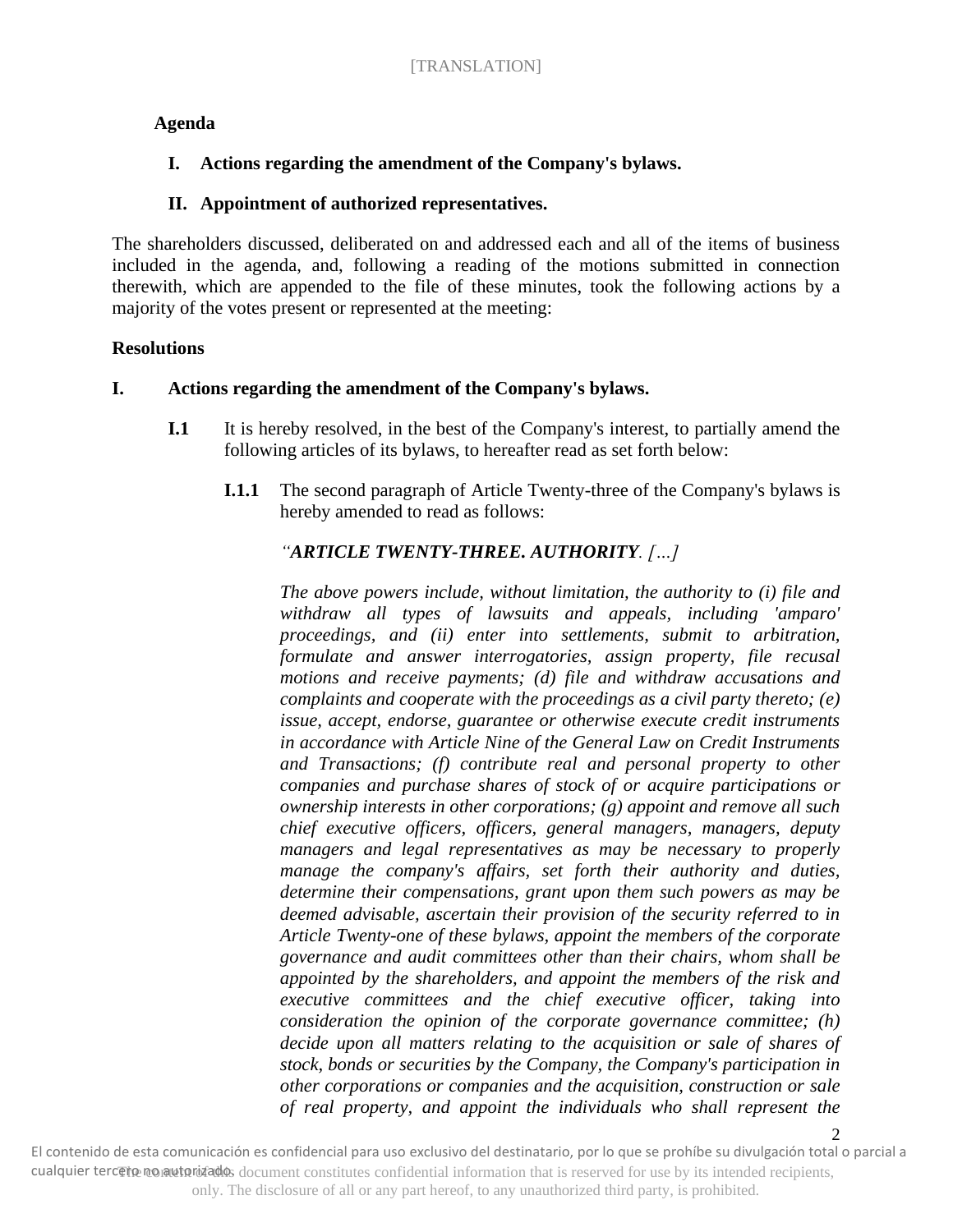*Company at those shareholders' or board meetings at which the Company must be represented; (i) enforce the decisions of the shareholders, delegate its duties to one or more of the Company's directors or officers or to such legal representatives as it may designate to perform such duties in connection with any such item or items of business and in such terms and conditions as the board itself may determine; (j) address the matters referred to in Article Twenty-eight of the Securities Market Law, taking into consideration the opinion of the corporate governance committee or, as the case may be, the audit committee; (k) appoint the individual or individuals responsible for repurchasing and reselling the Company's shares of stock; (l) issuing the opinion referred to in paragraph (b) of Article Thirteen; and (m) generally, take all such actions and execute all such transactions as may be necessary or advisable in furtherance of the Company's purpose, other than those which are reserved to the shareholders' meeting under the Law or these bylaws.*

*[…]*

**I.1.2** The first paragraph of Article Twenty-four of the Company's bylaws is hereby amended to read as follows:

*"ARTICLE TWENTY-FOUR. MEETINGS. Board meetings may be called by the chairman, the secretary, twenty-five percent of the directors or the chair of the corporate governance or audit committee, may be held at the Company's headquarters or elsewhere within the Mexican Republic, and directors may participate therein via telephone, video conference or any other electronic means that allows for their simultaneous and effective participation where unable to attend in person. Any director participating in a board meeting by any of the aforementioned means shall be deemed to be present in person for quorum determination purposes and his or her decisions must be confirmed in writing where such confirmation is required in order for such decisions to be valid. In any such event, the chairman of the board and the secretary shall ensure that all of the remarks of any director who participated remotely are duly recorded in the relevant minutes. The board shall meet no less frequently that once every quarter. The minutes prepared in connection with each board meeting shall contain the resolutions adopted thereat. The minutes shall be signed by the chairperson and the secretary.*

*Where a board meeting is held via telephone, video conference or any other electronic means that allows for the directors' simultaneous and effective participation where unable to attend in person, the minutes of such meeting and all unanimous resolutions, reports and other documents issued by the Board of Directors shall be signed by the chairperson, the secretary and the statutory examiner, or by any other person who participated in such meeting, using an advanced electronic signature through Doc2sign®, a platform operated by PSC World, S.A. de C.V., a*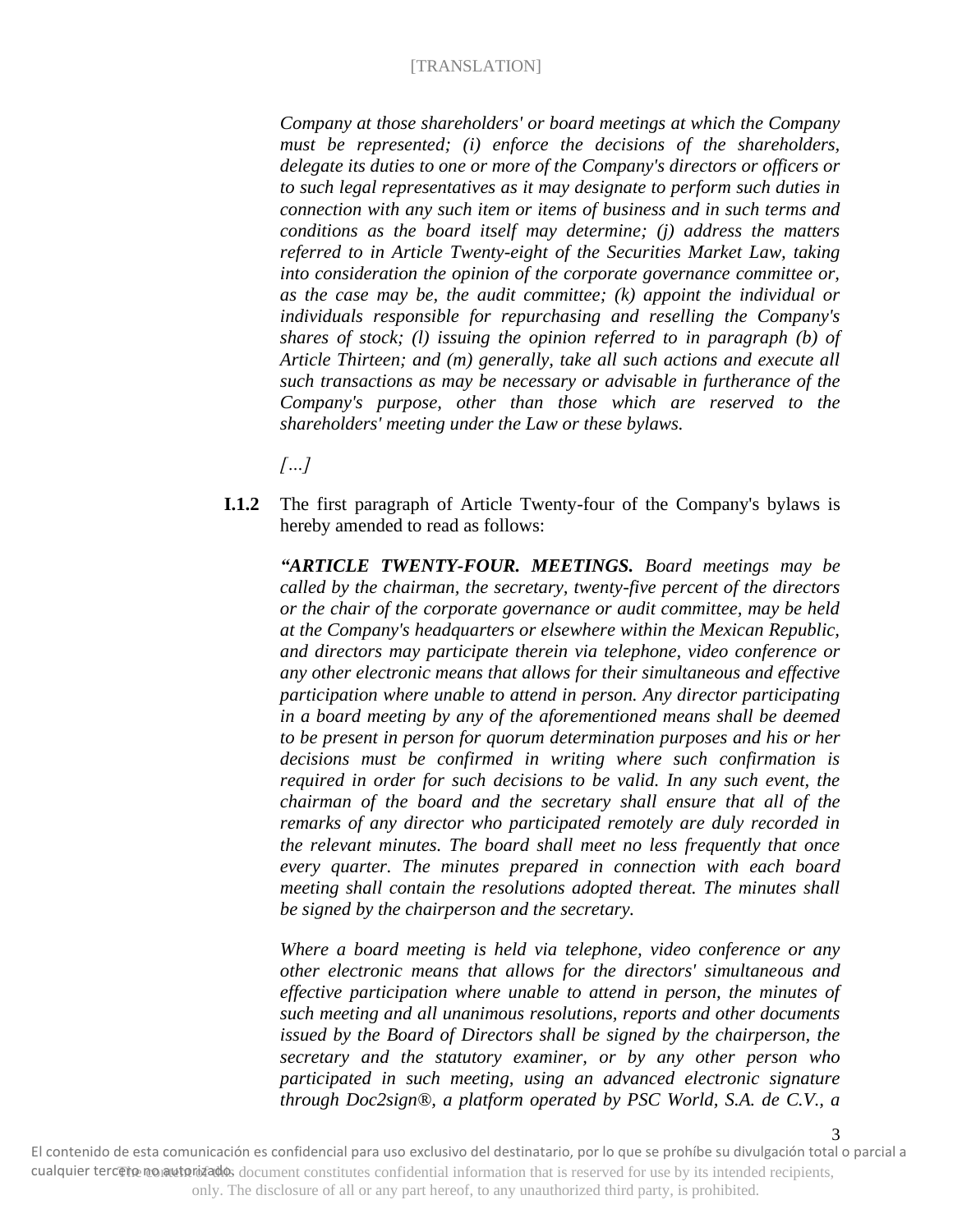*provider of certification services authorized to operate as such by the Ministry of the Economy pursuant to certain notices published in the Official Gazette of the Federation on December 15, 2005 and November 13, 2020, which is further engaged in the provision of additional advanced electronic signature services such as the issuance of digital certificates, the preservation of evidence of data messages in accordance with Mexican official standard NOM151-SCFI-2016 ("NOM151"), the creation of digital timestamps and the digitalization of documents in accordance with NOM151, in each case in the terms and in accordance with the requirements set forth in chapters II and III of the Commerce Code, including, without limitation, in articles 97, 99, 100, 101, 102 and 105 thereof; or through any other platform duly authorized for such purpose as described above."*

*[…]*

*[…]."*

**I.1.3** The last paragraph of Article Twenty-five of the Company's bylaws is hereby amended to read as follows:

*"ARTICLE TWENTY-FIVE. COMMITTEES. In connection with the performance of its duties, the Board of Directors shall be assisted by a Corporate Governance Committee, an Audit Committee, a Risk Management Committee and an Executive Committee. Each of the Corporate Governance Committee and the Audit Committee shall be comprised in its entirety of independent directors, who shall number no less than three and shall be appointed by the Board of Directors upon motion of the Chairman of the Board, or by the shareholders at a meeting thereof; provided, that the chairman of each such committee shall be appointed by the shareholders at a meeting thereof. Neither chairman will be eligible to serve as Chairman of the Board.* 

*[…] […] […] […] […] […]*

### *The quorum for the transaction of business at any meeting of any of the aforementioned committees shall be a majority of the members of the relevant committee, and action thereat shall be validly taken if approved*

4 cualquier terceto no autorizado, document constitutes confidential information that is reserved for use by its intended recipients, only. The disclosure of all or any part hereof, to any unauthorized third party, is prohibited. El contenido de esta comunicación es confidencial para uso exclusivo del destinatario, por lo que se prohíbe su divulgación total o parcial a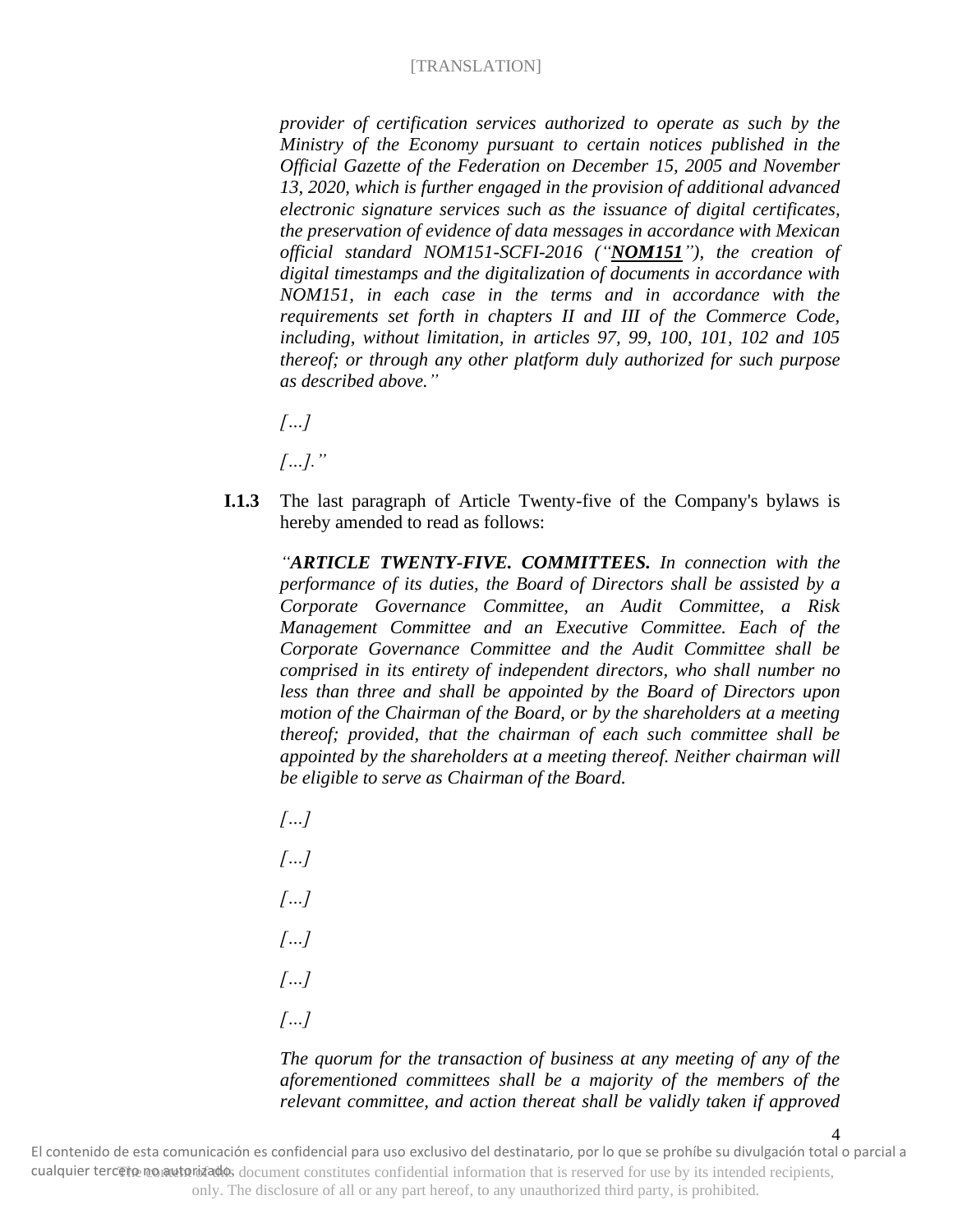*by the affirmative vote of a majority of the members present. In the event of a tie, the chairman shall cast the deciding vote. Committee meetings may be held at the Company's headquarters or elsewhere within the Mexican Republic and members may participate therein via telephone, video conference or any other electronic means that allows for their simultaneous and effective participation where unable to attend in person. Any member participating in a committee meeting by any of the aforementioned means shall be deemed to be present in person for quorum determination purposes and his or her decisions must be confirmed in writing where such confirmation is required in order for such decisions to be valid. In any such event, the chair of the committee shall ensure that all of the remarks of any member who participated remotely are duly recorded in the relevant minutes. The members of any of the aforementioned committees may also take action by unanimous consent without a meeting. Any such action shall for all legal purposes have the same validity and effect as if adopted at a meeting of the relevant committee, provided it is confirmed in writing. Such confirmation may be contained in a single document or in separate counterparts.*

*Where a committee meeting is held via telephone, video conference or any other electronic means that allows for the members' simultaneous and effective participation where unable to attend in person, the minutes of such meeting and all reports and other documents issued by the committee shall be signed by the chairperson, the secretary or any other person who participated in such meeting, using a digital signature, through Doc2sign®, a platform operated by PSC World, S.A. de C.V., a provider of certification services authorized to operate as such by the Ministry of the Economy pursuant to certain notices published in the Official Gazette of the Federation on December 15, 2005 and November 13, 2020, which is further engaged in the provision of additional advanced electronic signature services such as the issuance of digital certificates, the preservation of evidence of data messages in accordance with Mexican official standard NOM151-SCFI-2016 ("NOM151"), the creation of digital timestamps and the digitalization of documents in accordance with NOM151, in each case in the terms and in accordance with the requirements set forth in chapters II and III of the Commerce Code, including, without limitation, in articles 97, 99, 100, 101, 102 and 105 thereof; or through any other platform duly authorized for such purpose as described above."*

## **II. Appointment of authorized representatives.**

It is hereby resolved to appoint Messrs. Carlos Labarthe Costas, Carlos Antonio Danel Cendoya, Manuel de la Fuente Morales, Patricio Diez de Bonilla García Vallejo, José Mauricio Castilla Martínez, Carlos Alberto Sámano Cruz and Eugenio Aguilar Vega, and Mss. Zurihe Sylvia Manzur García and Rebeca Leyva Camacho, as authorized representatives of the shareholders and to authorize them, jointly or individually, to

5